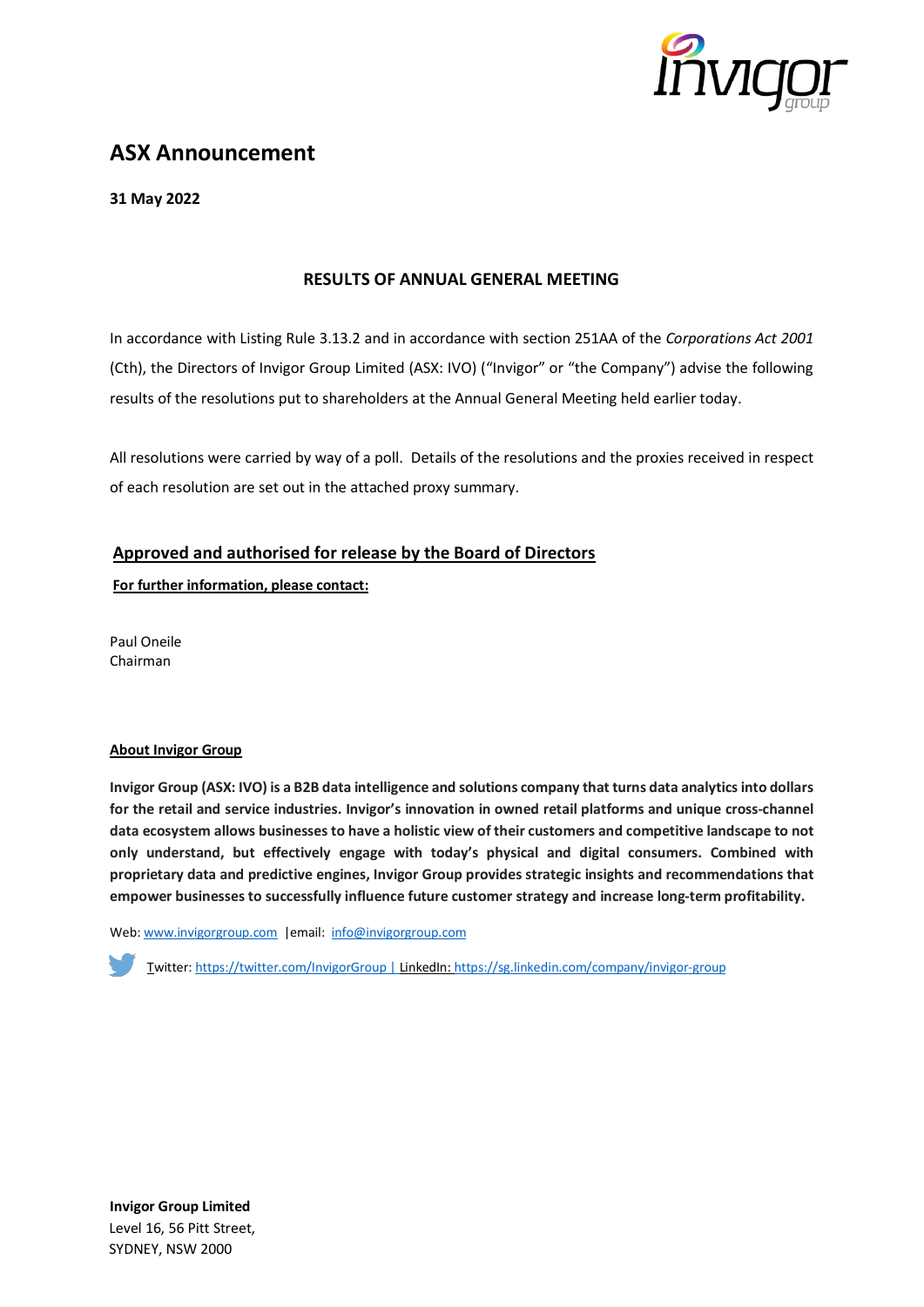The following information is provided in accordance with section 251AA(2) of the Corporations Act 2001 (Cth) and ASX Listing Rule 3.13.2.

| <b>Resolution details</b>                                                                                                                               |                                  | Instructions given to validly appointed proxies<br>(as at proxy close) |                |                              |                | Number of votes cast on the poll<br>(where applicable) |                |                | <b>Resolution</b><br><b>Result</b> | <b>If s250U</b><br>applies |
|---------------------------------------------------------------------------------------------------------------------------------------------------------|----------------------------------|------------------------------------------------------------------------|----------------|------------------------------|----------------|--------------------------------------------------------|----------------|----------------|------------------------------------|----------------------------|
| <b>Resolution</b>                                                                                                                                       | <b>Resolution</b><br><b>Type</b> | For                                                                    | <b>Against</b> | Proxy's<br><b>Discretion</b> | <b>Abstain</b> | For                                                    | <b>Against</b> | <b>Abstain</b> | Carried /<br><b>Not Carried</b>    |                            |
| Item 2. Adoption of the<br>Remuneration Report for the year<br>ended 31 December 2021                                                                   | Ordinary                         | 41,938,435<br>83.28%                                                   | 9,885<br>0.02% | 8,412,203<br>16.70%          | 3              | 50,432,388<br>99.98%                                   | 9,885<br>0.02% | 3              | Carried                            | No                         |
| Item 3. Re-election of Director -<br>Mr Gary Cohen                                                                                                      | Ordinary                         | 79,159,019<br>90.39%                                                   | 9,885<br>0.01% | 8,410,869<br>9.60%           |                | 88,443,082<br>99.99%                                   | 9,885<br>0.01% |                | Carried                            | <b>NA</b>                  |
| Item 4. Election of Director -<br>Peter Oneile                                                                                                          | Ordinary                         | 79,159,150<br>90.39%                                                   | 9,754<br>0.01% | 8,410,869<br>9.60%           |                | 88,443,213<br>99.99%                                   | 9,754<br>0.01% |                | Carried                            | <b>NA</b>                  |
| Item 5. Election of Director -<br>Allan Sullivan                                                                                                        | Ordinary                         | 79,159,150<br>90.39%                                                   | 9,754<br>0.01% | 8,410,869<br>9.60%           |                | 88,443,213<br>99.99%                                   | 9,754<br>0.01% |                | Carried                            | <b>NA</b>                  |
| Item 6. Approval to issue Options                                                                                                                       | Ordinary                         | 49,174,349<br>85.37%                                                   | 9,888<br>0.01% | 8,412,203<br>14.61%          |                | 58,459,746<br>99.98%                                   | 9,888<br>0.02% |                | Carried                            | <b>NA</b>                  |
| Item 7. Approval of issue of<br>1,500,000 Options to Paul Oneile<br>or his nominee                                                                      | Ordinary                         | 79,157,682<br>90.38%                                                   | 9,888<br>0.01% | 8,412,203<br>9.61%           |                | 88,443,079<br>99.99%                                   | 9,888<br>0.01% |                | Carried                            | <b>NA</b>                  |
| Item 8. Approval of issue of<br>1,500,000 Options to Allan<br>Sullivan or his nominee                                                                   | Ordinary                         | 79,157,682<br>90.38%                                                   | 9,888<br>0.01% | 8,412,203<br>9.61%           |                | 88,443,079<br>99.99%                                   | 9,888<br>0.01% |                | Carried                            | NA                         |
| Item 9. Approval of additional<br>capacity to issue equity securities<br>under ASX Listing Rule 7.1A                                                    | Special                          | 79,157,685<br>90.38%                                                   | 9,885<br>0.01% | 8,412,203<br>9.61%           |                | 88,443,082<br>99.99%                                   | 9,885<br>0.01% |                | Carried                            | NA                         |
| Item 10. Approval of issue of<br>5,000,000 Options to Rohan<br>Dhowan or his nominee under<br>the 2014 Invigor Group<br>Employee Incentive Share Plan.  | Ordinary                         | 79,157,682<br>90.38%                                                   | 9,888<br>0.01% | 8,412,203<br>9.61%           |                | 88,092,182<br>99.99%                                   | 9,888<br>0.01% |                | Carried                            | NA                         |
| Item 11. Approval of issue of<br>4,000,000 Options to Thierry<br>Manor or his nominee under the<br>2014 Invigor Group Employee<br>Incentive Share Plan. | Ordinary                         | 79,157,682<br>90.38%                                                   | 9,888<br>0.01% | 8,412,203<br>9.61%           |                | 88,002,532<br>99.99%                                   | 9,888<br>0.01% |                | Carried                            | NA                         |

## **Invigor Group Limited Limited Annual General Meeting Tuesday, 31 May 2022 Results of Meeting**